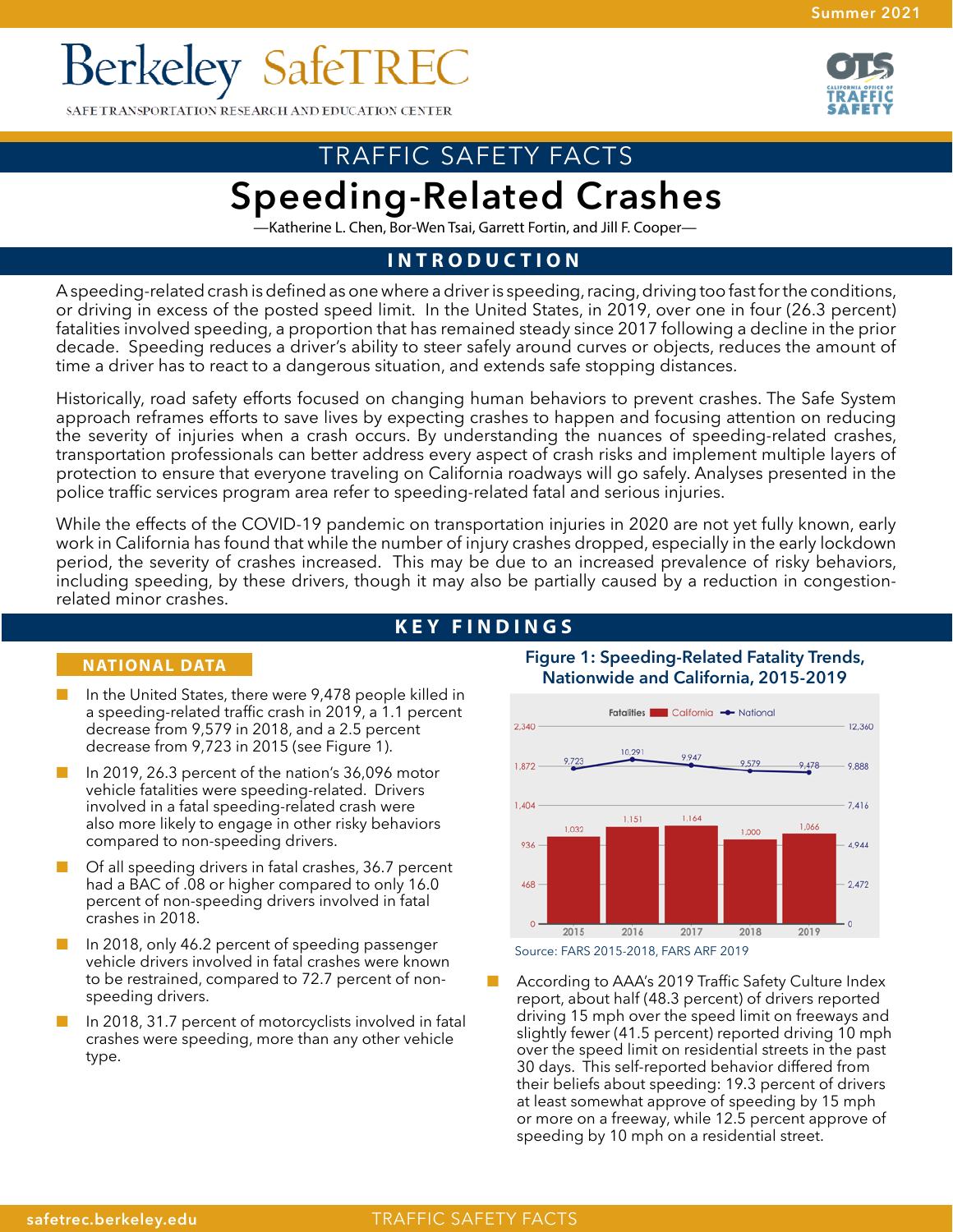# **CALIFORNIA DATA**

#### **State-level Analysis**

The figures in this section refer to drivers, passengers, bicyclists, and pedestrians fatally or seriously injured in a speeding-related crash in California in 2019. These numbers are the products of UCB SafeTREC analysis.

## **KEY FINDINGS**

- In California, there were 1,066 people killed in speeding-related traffic crashes in 2019, a 6.6 percent increase from 1,000 in 2018, and a 3.3 percent increase from 1,032 in 2015.
- In 2019, 29.6 percent of California's 3,606 motor vehicle fatalities were speeding-related.
- The 2020 OTS Traffic Safety Survey reported that 35.9 percent of drivers surveyed perceive that it is safe to drive 10 mph over the speed limit on freeways. When asked about the safety of driving 5 mph over the speed limit in a residential area, 25.6 percent of drivers surveyed believe it is safe; both are significant decreases from 59.5 percent and 39.5 percent, respectively, of drivers in 2019 (p<0.01). The survey also found "speeding and aggressive driving" was the second-most commonly mentioned safety problem on California roadways, comprising 19.1 percent of responses. Speeding and aggressive driving has been a top three concern consistently since 2010.

#### **Speeding-Related Fatal and Serious Injury Crashes by County**

- The highest number of speeding-related fatal and serious injuries were in Los Angeles, San Bernardino, San Diego, Riverside, Orange, Alameda, Sacramento, and Santa Clara counties (see Figure 4).
- The highest rate of speeding-related fatal and serious injury per population were concentrated in more rural parts of California in Alpine, Sierra, Mono, Del Norte, Trinity, Plumas, Amador, and Siskiyou counties.

#### **Primary Crash Factors for Speeding-Related Fatal and Serious Injury Crashes**

This program area is defined by crashes in which drivers are speeding; therefore, 100 percent of the crashes in this program area had a primary crash factor of unsafe speed.

#### **Figure 2: Top Five Crash Types for Speed-Related Fatal and Serious Injury Crashes, California, 2019**



#### Source: Provisional SWITRS 2019

#### **Crash Types for Speeding-Related Fatal and Serious Injury Crashes**

Over one-third (40.4 percent) of speeding-related crashes were rear end crashes. Other common crash types for speeding-related crashes were hitting an object at 20.9 percent and overturned vehicle at 12.1 percent (see Figure 2).

#### **Speeding-Related Fatal and Serious Injury Crash Victim Demographics**

- About three-quarters (72.3 percent) of fatal and seriously injured speeding-related crash victims were males. Just under half (46.5 percent) of all fatal and seriously injured speeding-related crash victims were aged 15 to 34.
- Race was not reported for 27.0 percent of the speeding-related fatalities. Of the 778 fatalities with a known race, 80.4 percent (or 626) were white.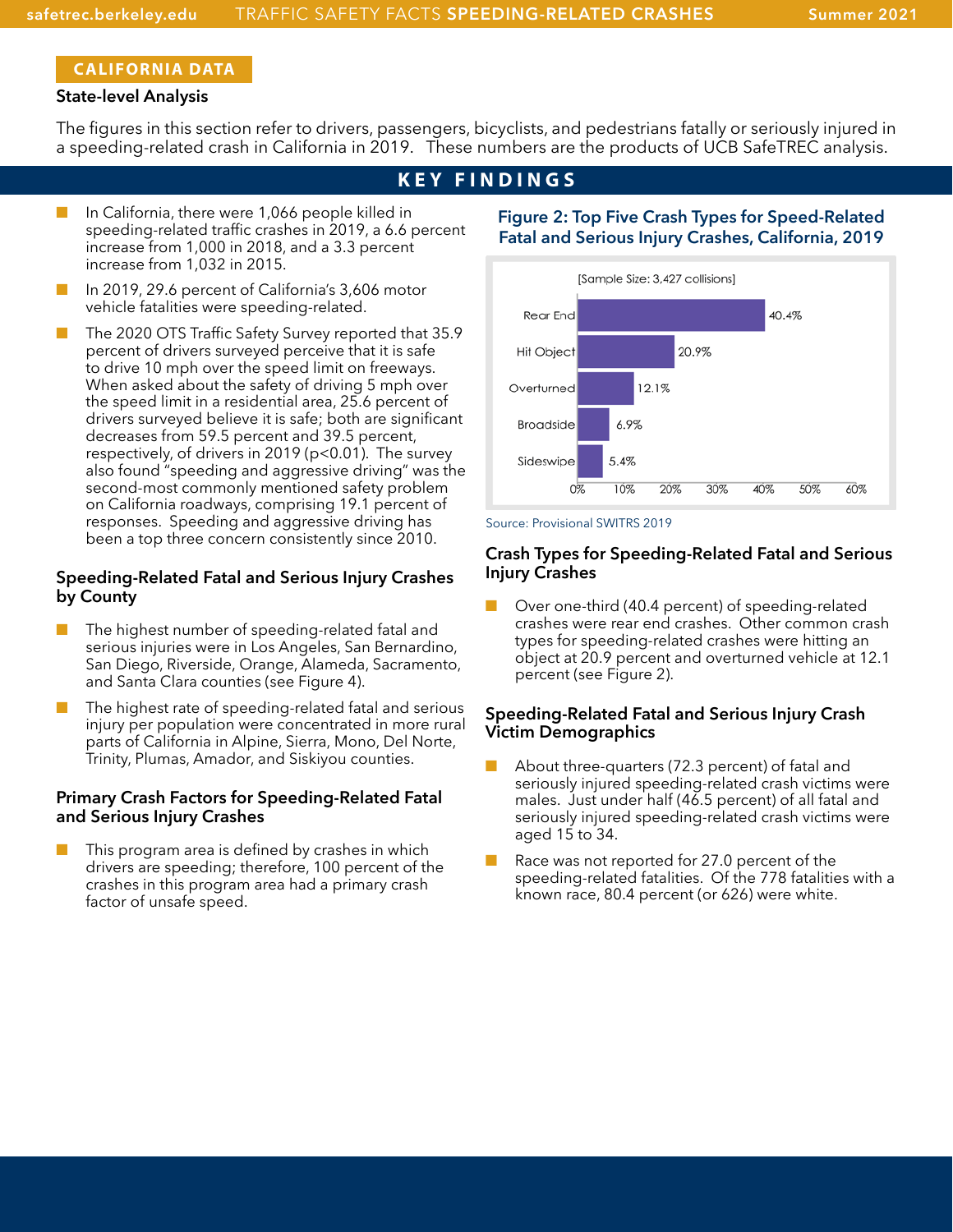#### **CALIFORNIA DATA**

#### *(continued)*

#### **Figure 3: Time of Day and Day of Week for Speeding-Related Fatal and Serious Injury Victims, California, 2019**



Source: FARS ARF 2019; Provisional SWITRS 2019

#### **Time and Day of Speeding-Related Fatal and Serious Injuries**

Nearly one-quarter (23.2 percent) of fatal and serious injuries from speeding occurred on weekdays between 3pm and 9pm. About one-third (33.7 percent) of fatal and serious injuries occurred on weekends (see Figure 3).

#### **Crash Location of Speeding-Related Fatal Injury Crash Victims**

- About three-quarters (73.6 percent) of speedingrelated fatalities occurred in urban areas compared to 26.4 percent on rural roads. However only about 17.1 percent of travel took place on rural roads in 2019.
- Over one-third (40.3 percent) of all speeding-related fatalities occurred on non-interstate principal arterials. The next most common locations for speedingrelated fatalities were non-interstate minor arterials at 20.2 percent, interstates at 16.3 percent, and noninterstate collectors at 16.0 percent.

#### **REFERENCES**

- AAA Foundation for Traffic Safety (2020, June). 2019 Traffic Safety Culture Index. AAA Foundation for Traffic Safety. [https://aaafoundation.org/wp-](https://aaafoundation.org/wp-content/uploads/2020/06/2019-Traffic-Safety-Culture-Index.pdf)[content/uploads/2020/06/2019-Traffic-Safety-Culture-Index.pdf](https://aaafoundation.org/wp-content/uploads/2020/06/2019-Traffic-Safety-Culture-Index.pdf)
- California Department of Transportation. (2020, December). California Public Road Data 2019.
- Ewald & Wasserman Research Consultants, LLC. (2020, July). California Traffic Safety Survey 2020. Elk Grove, CA: California Office of Traffic Safety.
- Grembek, O. (2020, June). Injury crashes in California during COVID-19: Observations & Questions. Berkeley, CA: UC Berkeley Safe Transportation<br>Research and Education Center. Accessed April 2021. <u>[https://safetrec.](https://safetrec.berkeley.edu/news/injury-crashes-california-during-covid-19-observations-questions)</u> [berkeley.edu/news/injury-crashes-california-during-covid-19-observations](https://safetrec.berkeley.edu/news/injury-crashes-california-during-covid-19-observations-questions)[questions](https://safetrec.berkeley.edu/news/injury-crashes-california-during-covid-19-observations-questions)
- National Center for Statistics and Analysis. (2020, April) Speeding: 2018 data (Traffic Safety Facts. DOT HS 812 932). Washington, DC: National Highway Traffic Safety Administration.